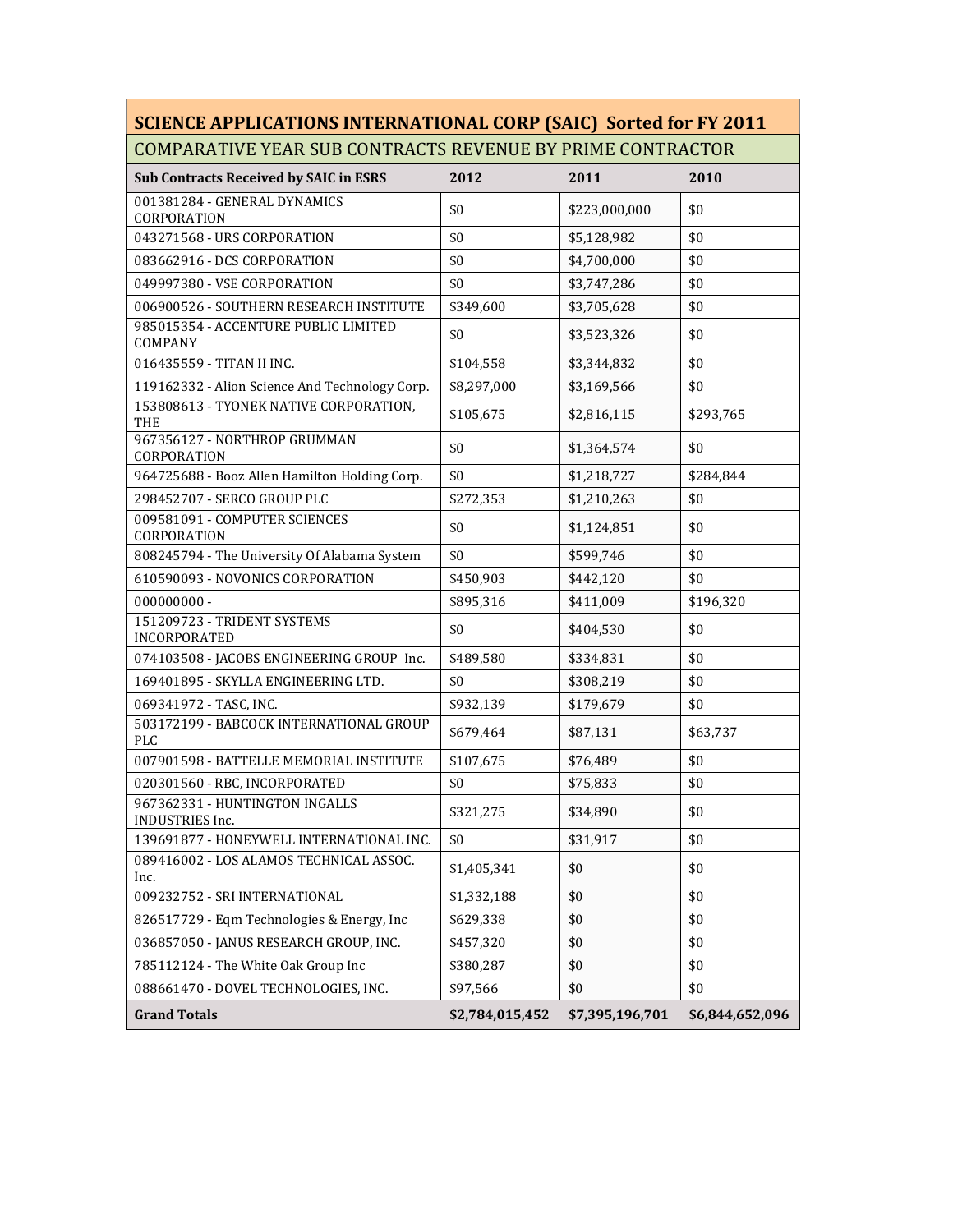## I. **Sub Contracts, Task Orders, and Alerts based on those awards:**

- **Ability to receive Daily Contract Award Alerts** to help the agency track spending in any Region, VISN, or contracting office with an eye toward anomaly transactions for corrective action, well before the agency receives the same from the SBA
- **Ability to track Vendors** receiving awards within and outside of The VA, in a particular PSC or NAICS Code, by Socio Economic Category, by Geographic Location (State, County, Zip, Congressional District, MSA, CBSA, Place of Performance, etc.), across various Business Types, Number of Employees and Annual Revenue, Capabilities, Past Contract History, and more.
- **Ability to track Sub Contracts** awarded to companies where the Contract stipulates a Sub Contract Plan, and subject to reporting that contract into the Electronic Sub Contract Reporting System (ESRS).
- **Ability to track Sub Contracts** by PSC and or NAICS, Place of Performance, Company HQ, Socio Economic Category
- **Ability to immediately drill down on any Sub Contract** to the original Prime Contract awarded in FPDS-NG, with details of other Contracts held by the Prime across all of government
- **Receive Alerts on Contracts by Region, VISN, and CO** for each Prime Contractor at The VA
- **Ability to track Task Orders,** a solicitation, an IDIQ contract, with links to pertinent information
- **Provide a full featured GWAC Center** with the ability to one-click into contracts by their alias names (colloquial names typical of Government Wide Acquisition Vehicle). Track procurements in a manner that allows your agency to monitor use /non-use of one vehicle vs. another. New GWACs can be added upon request within a few days.
- **View Solicitations By Contracting Officer or Contracting Office,** including industry sector, with links to FPDS transactions tied to a contracting officer, with further links to award documents if available
- **[View GAO protests linked](http://www.fedmine.us/reports/)** to original solicitations and award notices with any SOW documents linked to FPDS-NG transactions
- **Discover solicitations a company** received awards from responding to any released on FEDBIZOPPS

## **SUBCONTRACTS DATA SAMPLE**

- **Receive a weekly spreadsheet for each of the following critical reports:** 
	- o **Goaling Reports** for each bureau and CO within your agency
	- o **Socio Economic Spending by IDV and Non-IDV Contracts**; in comparison to the previous year:
		- In Dollar Bands of \$3K \$150K, \$150K \$500K, \$500K \$1M, and 1M